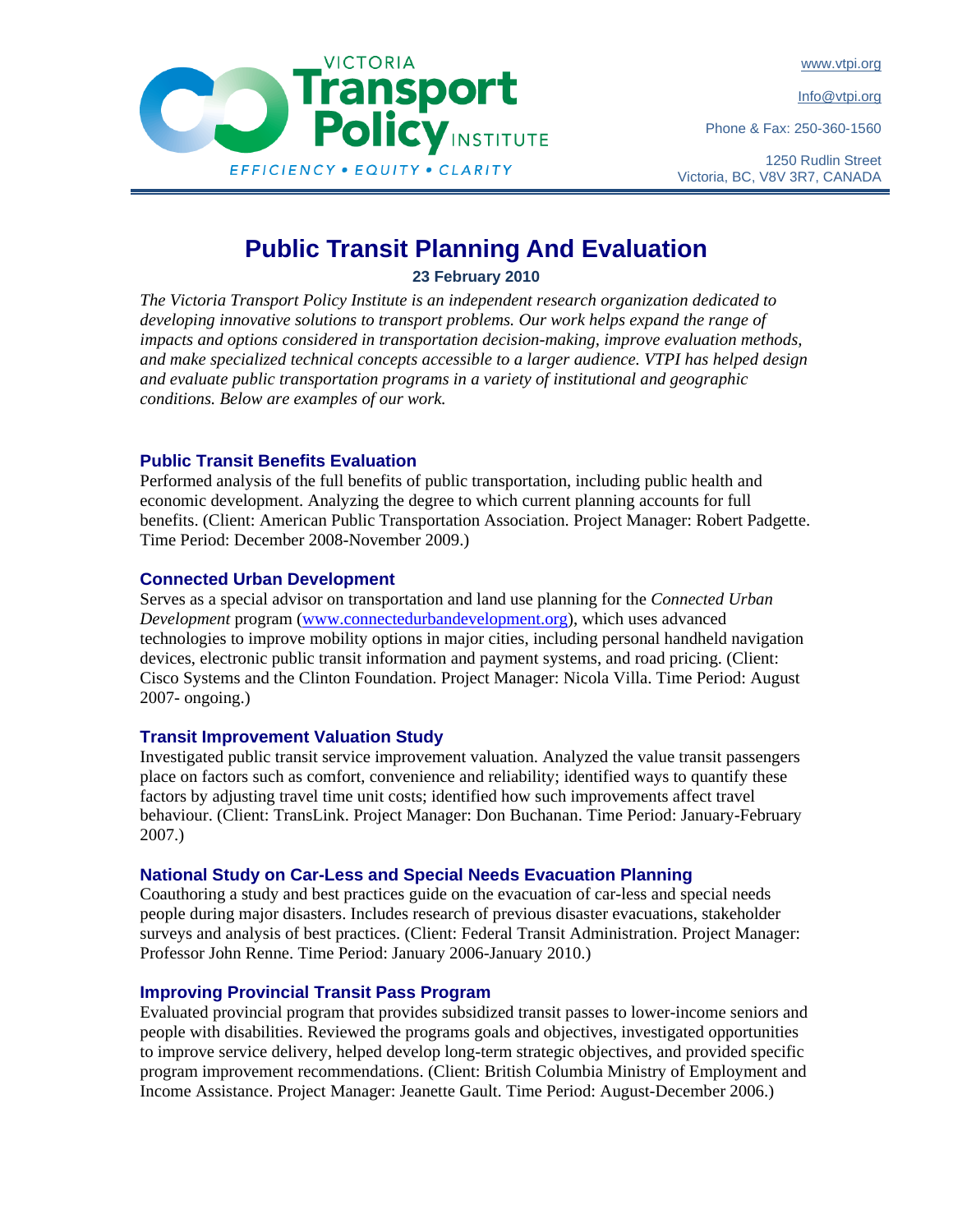#### **Rail Transit Benefits Study**

Performed a comprehensive evaluation rail transit impacts on transportation system performance in U.S. cities. Produced the report *Rail Transit in America: Comprehensive Evaluation of Benefits*, and presented results at the Transportation Research Board annual meeting, January 2005. (Funding: American Public Transportation Association. Time Period: Sept.-Dec. 2004.)

#### **Evaluated Transit Investment Criticism**

Evaluated the paper "Light Rail: Boon or Boondoggle" by Molly D. Castelazo and Thomas A. Garrett, which argues rail transit is economically inefficient and more costly than alternative transportation improvement investments. Prepared a detailed report that identifies various errors and omissions in Castelazo and Garrett's paper (www.cmt-stl.org/images/litman.pdf). (Client: Citizens for Modern Transit [www.cmt-stl.org]. Time period: July-August 2004).

#### **Public Transit Economic Evaluation**

Produced a report identifying the net benefits of potential public transit improvements in Colorado Springs. Created a comprehensive framework for evaluating public transit improvements. Identified examples of successful transit projects in similar cities, identified ways to maximize transit benefits, and responded to common criticisms of public transit investments. (Client: City of Colorado Springs [www.springsgov.com]. Time period: January – March 2004).

#### **Transit Station Parking Strategy**

Developed parking policies and planning practices for implementation at new rail transit stations in Southern California. This included developing an evaluation process to prioritize parking improvements, creating a menu of potential parking management strategies, and helping to establish a planning process to determine which strategies are suitable for implementation at each site. (Project Manager: Robin Blair. Client: Los Angeles Metropolitan Transportation Authority [www.metro.net]. Time Period: January-July 2003).

#### **Transportation and Social Exclusion Research**

Wrote and presented a paper titled *Social Inclusion As A Transport Planning Issue in Canada* (www.vtpi.org/soc\_ex.pdf), at a seminar at the University of Westminster in London, April 3-4, 2003 as part of a study to evaluate transport-related social exclusion issues in various countries. (Project Manager: Professor Karen Lucas, University of Westminster. Client: Federation Internationale de l'Automobile [www.fiafoundation.com]. Time Period: January – April 2003.)

#### **Transit Elasticity Values Review**

Reviewed and summarized information on transit price, service and cross-elasticities for modeling and planning applications in the Vancouver, BC region. (Client: TransLink. Time Period: March 2002.)

#### **Vanpool Program Development Opportunities**

Examined ways to improve and expand vanpooling in the Puget Sound region. This project involved refining estimates of vanpool market potential, identifying strategies to increase vanpool formation and improve vanpool program operations. The project included research on other transportation demand management strategies that support and encourage vanpool use. (Project Manager: 2Plus, Inc. Client: Washington State DOT. Time Period: Dec. 2001 to March 2003.)

#### **Rail Transit System Evaluation**

Comprehensive evaluation of a proposed light rail system in the Victoria region. This project included identifying and quantifying the incremental benefits and costs of the proposed rail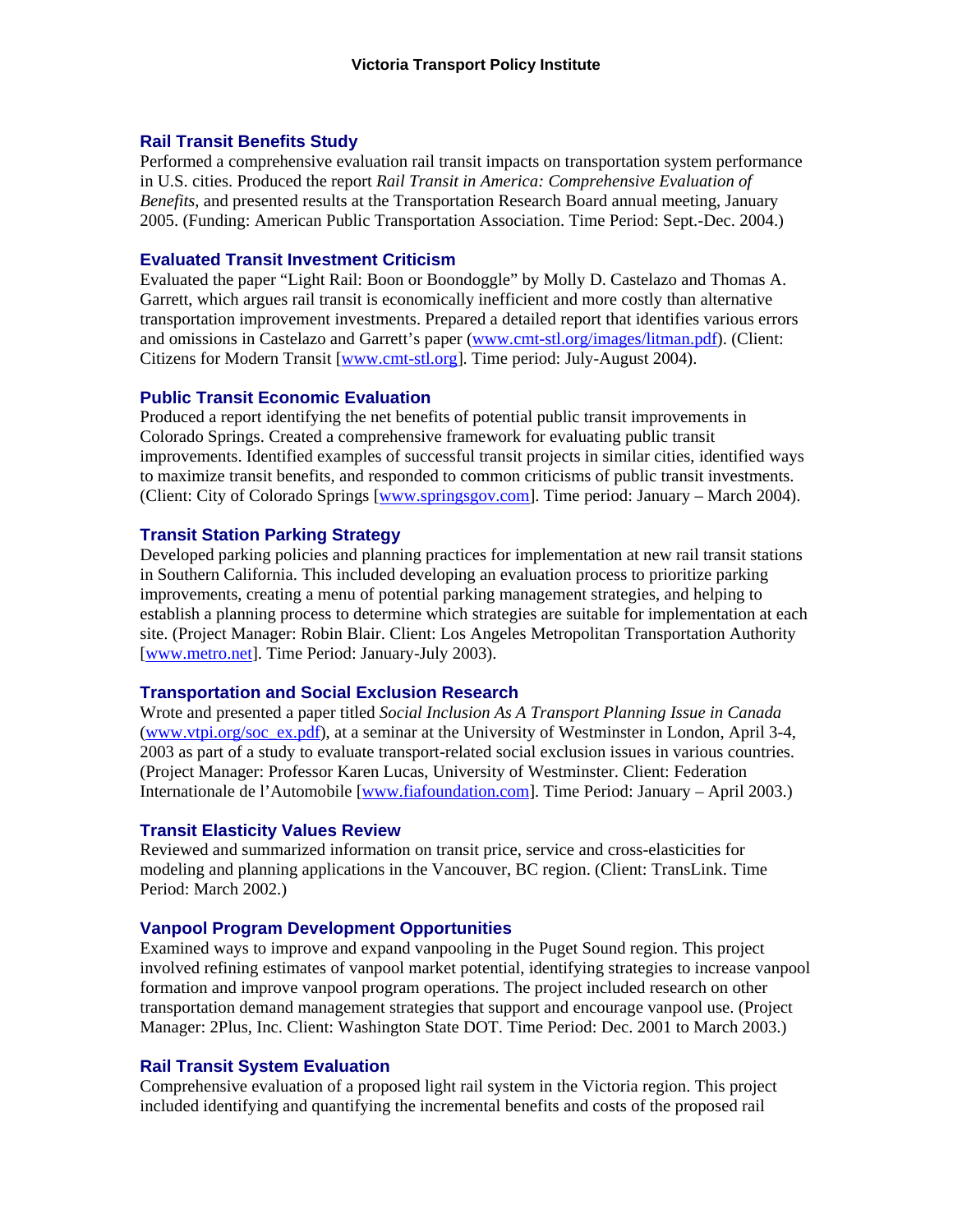system, including impacts on travel patterns, traffic congestion, consumer costs, economic development, land use patterns, road safety and pollution emissions. Produced the *Light Rail Economic Opportunity Study* (www.islandtransformations.org/pages/05.php). (Client: Island Transformations, www.islandtransformations.org), funded by the Province of British Columbia. Time Period: November 2001 to September 2002)

# **Mobility Benefits of Passenger Transport**

Performed a detailed analysis of the mobility benefits of passenger transport. This project involves examining the social benefits of public transit services, identifying methods to quantify these benefits, and developing a framework for evaluating them in transportation planning applications. (Project Manager: Booz-Allen & Hamilton, New Zealand. Client: TransFund New Zealand. Time Period: May to December 2001.)

# **Evaluated Public Transit Benefits**

Evaluated the benefits of public transit improvements on the Lion's Gate Bridge, Vancouver, BC. (Client: B.C. Transportation Financing Authority. Time Period: May 1998.)

# **Evaluated Tax Exempt Transit Benefits**

Evaluated transportation and economic impacts of making Canadian tax law more favorable to transit commuting. (Client: Transit Advocacy Project. Time Period: Sept. 1996 to January 1997.)

# **Transit Benefit Analysis**

Comprehensive study of the benefits of transit service in the Victoria region. (Client: BC Transit. Time Period: January to April 1996.)